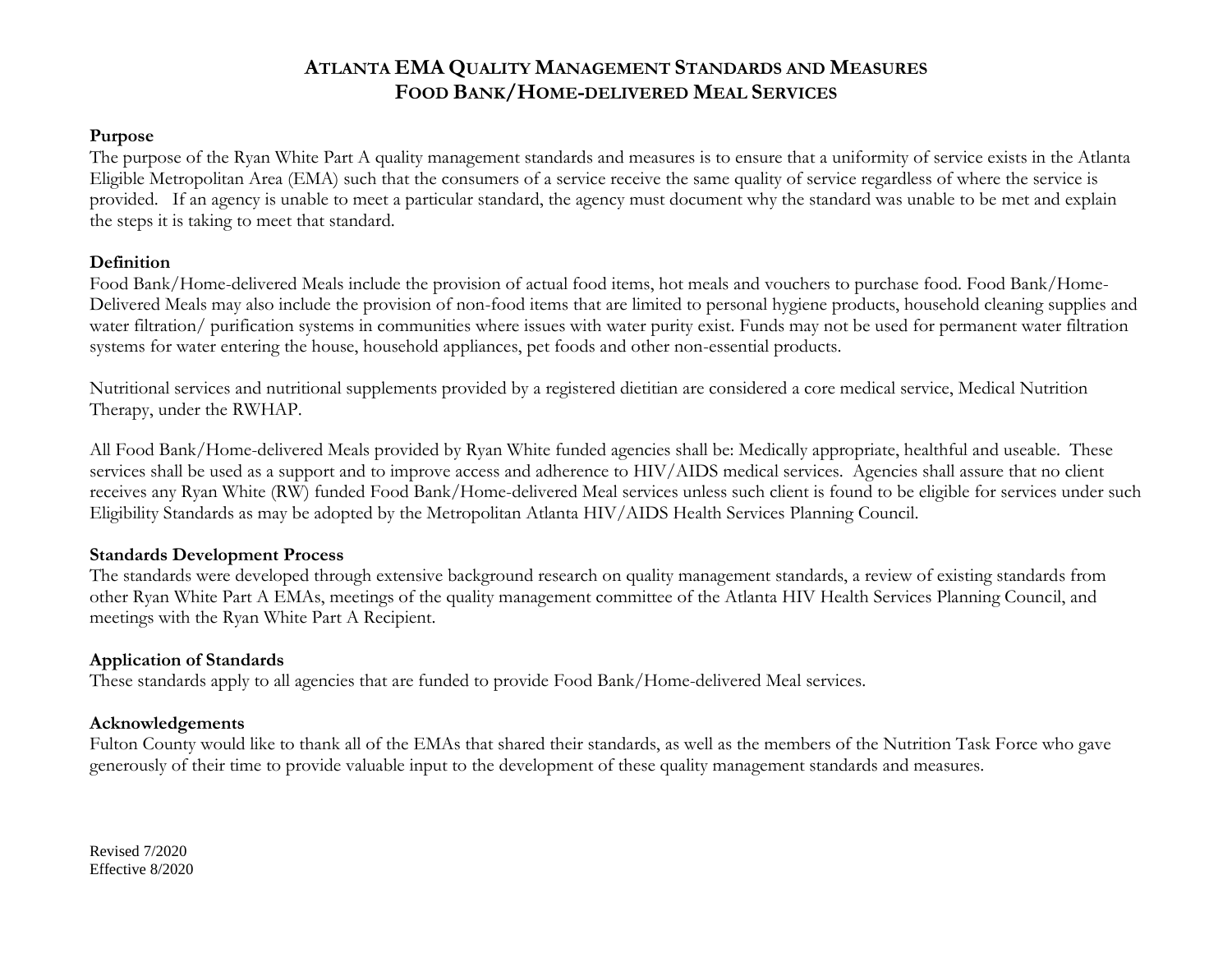| I. Policies and Procedures                                                                                                                                                                                                                                                                                                                                                                                                                                                                                                                                                                                                                                                                                                                                                                                                                                                                                                                                                                                     |                                                                                                                             |  |  |  |  |
|----------------------------------------------------------------------------------------------------------------------------------------------------------------------------------------------------------------------------------------------------------------------------------------------------------------------------------------------------------------------------------------------------------------------------------------------------------------------------------------------------------------------------------------------------------------------------------------------------------------------------------------------------------------------------------------------------------------------------------------------------------------------------------------------------------------------------------------------------------------------------------------------------------------------------------------------------------------------------------------------------------------|-----------------------------------------------------------------------------------------------------------------------------|--|--|--|--|
| Standard                                                                                                                                                                                                                                                                                                                                                                                                                                                                                                                                                                                                                                                                                                                                                                                                                                                                                                                                                                                                       | Measure                                                                                                                     |  |  |  |  |
| A. Agency must have policies and procedures in place that address confidentiality<br>(HIPAA), grievance procedures and supervision requirements per federal and state<br>law and local regulations.                                                                                                                                                                                                                                                                                                                                                                                                                                                                                                                                                                                                                                                                                                                                                                                                            | Policy and procedure manual<br>$\bullet$<br>Grievance procedure posted in visible location<br>$\bullet$                     |  |  |  |  |
| B. Agency has eligibility requirements for services in written form. This is inclusive of:<br>Clients rights and responsibilities<br>Release of information/confidentiality<br>Eligibility for services<br>✓                                                                                                                                                                                                                                                                                                                                                                                                                                                                                                                                                                                                                                                                                                                                                                                                   | Policy on file<br>$\bullet$                                                                                                 |  |  |  |  |
| C. Agency is licensed and/or accredited and has current permits from the appropriate<br>local/state/federal agency.                                                                                                                                                                                                                                                                                                                                                                                                                                                                                                                                                                                                                                                                                                                                                                                                                                                                                            | Current licensure from appropriate local/state/federal<br>$\bullet$<br>agency<br>Up-to-date permits on file (if applicable) |  |  |  |  |
| D. Agency has written policies and procedures in place that protect the physical safety<br>and well-being of staff and clients. This is inclusive of:<br>◆ Physical agency safety management and public health emergencies<br>Meets fire safety requirements<br>Meets governmental food safety and sanitation regulations<br>Complies with Americans with Disabilities Act (ADA)<br>Is clean, comfortable and free from hazards<br>Complies with Occupational Safety and Health Administration (OSHA)<br>infection control practices<br>Complies with Centers for Disease Control and Prevention (CDC) and<br>$\bullet$<br>National Institutes of Health (NIH) guidelines during pandemics and<br>outbreaks<br>Maintains and updates an emergency preparedness plan<br>$\bullet$<br>Crisis management and psychiatric emergencies<br>How to assess emergent/urgent vs. routine need<br>Verbal intervention<br>Non-violent physical intervention<br>Emergency medical contact information<br>Incident reporting | Policy on file<br>$\bullet$<br>Site visit<br>$\bullet$<br>Government inspection report (if applicable)<br>$\bullet$         |  |  |  |  |

Revised 7/2020 Effective 8/2020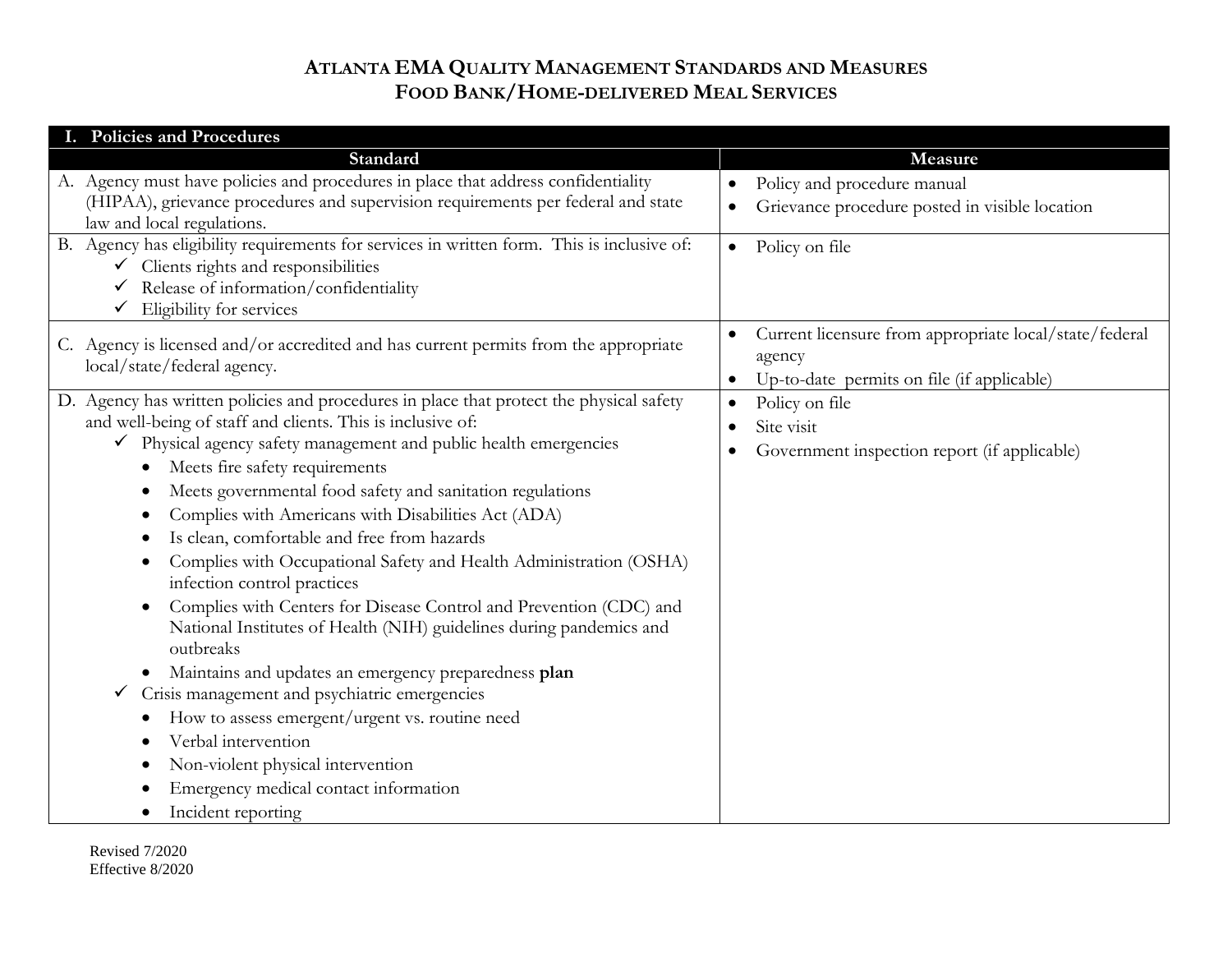| Voluntary and involuntary inpatient admission<br>$\bullet$<br>Refusal of services<br>$\checkmark$<br>Client/Parent/Guardian Rights and Responsibilities (see Section VII)<br>Health Record Storage and Maintenance<br>$\checkmark$<br>Complies with DHHS, Office of Civil Rights HIPAA requirements<br>$\bullet$<br>Business Association Agreements on file                                                                                                                                                                                                                           |                                                                                                                                                                                                                                                                                     |
|---------------------------------------------------------------------------------------------------------------------------------------------------------------------------------------------------------------------------------------------------------------------------------------------------------------------------------------------------------------------------------------------------------------------------------------------------------------------------------------------------------------------------------------------------------------------------------------|-------------------------------------------------------------------------------------------------------------------------------------------------------------------------------------------------------------------------------------------------------------------------------------|
| E. Agency has private, confidential office space for individual counseling and education<br>sessions with clients (e.g. no half-walls or cubicles, all rooms must have doors).                                                                                                                                                                                                                                                                                                                                                                                                        | Site visit<br>$\bullet$                                                                                                                                                                                                                                                             |
| Agency will have all inactivated client records in a confidential locked location for a<br>F.<br>period as stipulated by law.                                                                                                                                                                                                                                                                                                                                                                                                                                                         | Site Visit/Program Monitoring<br>$\bullet$                                                                                                                                                                                                                                          |
| G. Agency is required to assure and maintain documentation of the following which shall<br>be made available to the Recipient and HRSA upon request and during Ryan White<br>Part A site visits:<br>a. Services provided by type of services, number of clients served, and levels<br>of service<br>b. Amounts and use of funds for purchase of allowable non-food items<br>Compliance with all federal, state, and local laws regarding the provision of<br>c.<br>food bank, home-delivered meals and food voucher programs including<br>any required licensure and/or certification | Personnel files<br>$\bullet$<br>Client records<br>Site Visit/Program Monitoring                                                                                                                                                                                                     |
| <b>Program Staff</b><br>П.<br>A. Staff are trained and knowledgeable about HIV/AIDS and available resources.                                                                                                                                                                                                                                                                                                                                                                                                                                                                          | Training records<br>$\bullet$                                                                                                                                                                                                                                                       |
| B. Staff have appropriate skills and relevant experiences to be providing food and/or<br>nutrition services to people living with HIV.                                                                                                                                                                                                                                                                                                                                                                                                                                                | Personnel records<br>$\bullet$<br>Training attendance in the past year<br>$\bullet$                                                                                                                                                                                                 |
| C. Staff receives appropriate supervision as required by licensure/certification.                                                                                                                                                                                                                                                                                                                                                                                                                                                                                                     | Personnel records<br>$\bullet$<br>Training records<br>$\bullet$                                                                                                                                                                                                                     |
| D. Staff have a clear understanding of their job description and responsibilities as well as<br>agency policies and procedures.                                                                                                                                                                                                                                                                                                                                                                                                                                                       | Written job description that includes roles and<br>$\bullet$<br>responsibilities and a statement of having been<br>informed of agency policies and procedures on file<br>signed by staff & staff supervisor/human resources<br>manager<br>Confidentiality agreement signed by staff |
| <b>III.</b> Access to Services                                                                                                                                                                                                                                                                                                                                                                                                                                                                                                                                                        |                                                                                                                                                                                                                                                                                     |
| Standard                                                                                                                                                                                                                                                                                                                                                                                                                                                                                                                                                                              | Measure                                                                                                                                                                                                                                                                             |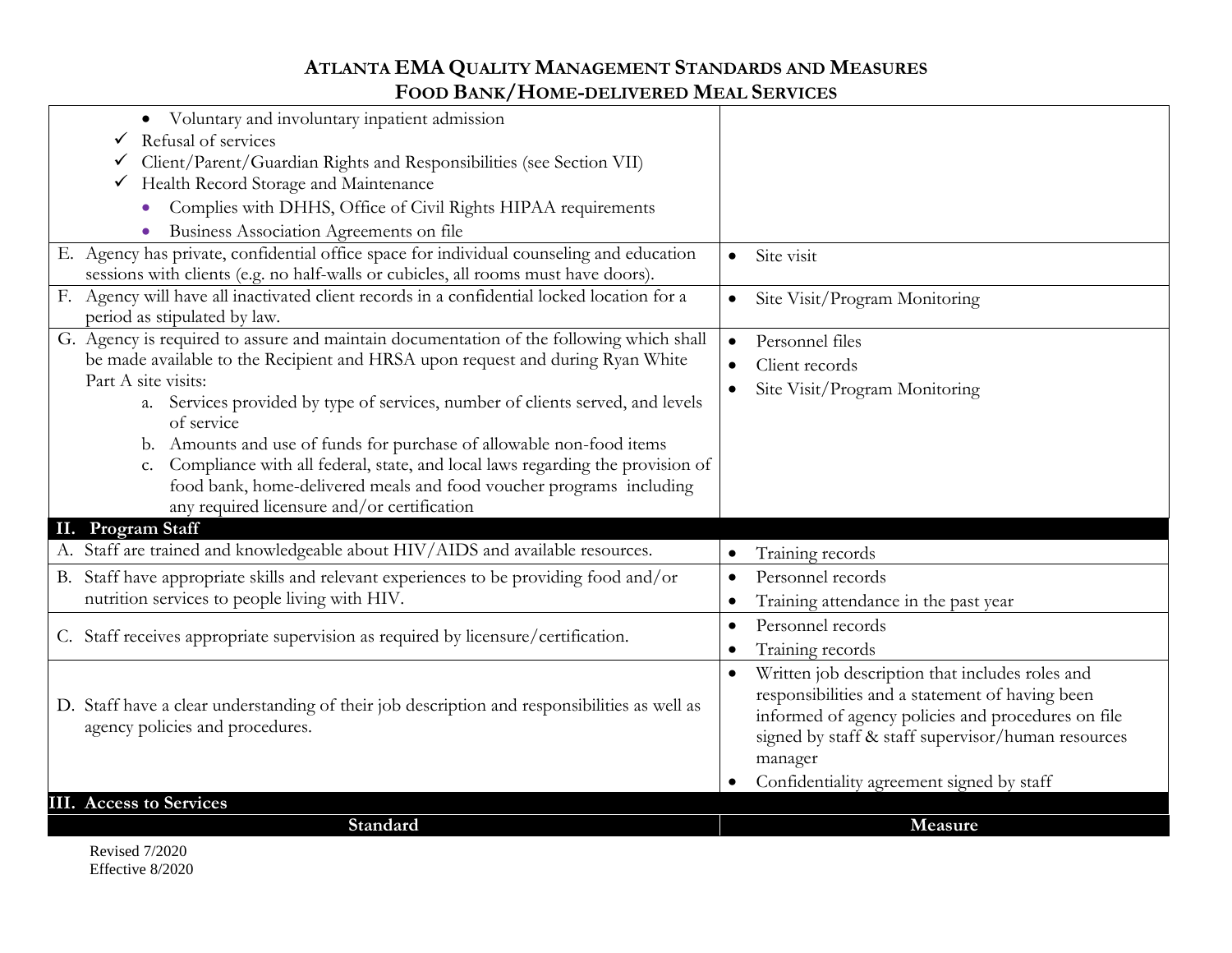| A. Agency is accessible to desired target populations. Accessibility includes:<br>$\checkmark$ Proximity to community impacted by HIV                                                                                                                                                                                    | Site visit<br>$\bullet$<br>Agency client data report consistent with funding |
|--------------------------------------------------------------------------------------------------------------------------------------------------------------------------------------------------------------------------------------------------------------------------------------------------------------------------|------------------------------------------------------------------------------|
| Proximity to mass transit<br>✓<br>Proximity to low-income individuals                                                                                                                                                                                                                                                    | requirements                                                                 |
| Proximity to underinsured/uninsured individuals                                                                                                                                                                                                                                                                          |                                                                              |
| B. Agency is compliant with ADA requirements for non-discriminatory policies and<br>practices and for the provision of reasonable accommodations to address<br>communication (e.g. sign language interpreter).                                                                                                           | Policy on file<br>$\bullet$                                                  |
| C. Agency demonstrates the ability to provide culturally and linguistically competent<br>services according to the Atlanta EMA standards for desired target population.                                                                                                                                                  | Personnel and training records<br>Site visit<br>Client satisfaction survey   |
| D. Agency demonstrates input from clients in service design and delivery.                                                                                                                                                                                                                                                | Client satisfaction survey<br>Existence of Consumer Advisory Board           |
| IV. Service Eligibility Screening                                                                                                                                                                                                                                                                                        |                                                                              |
| <b>Standard</b>                                                                                                                                                                                                                                                                                                          | Measure                                                                      |
| A. Provider determines client eligibility for services. Client eligibility will be reassessed<br>every 6 months. The process to determine client eligibility must be completed in a time                                                                                                                                 | Client record<br>$\bullet$                                                   |
| frame so that food-bank/home-delivered meal services are not delayed. Eligibility<br>assessment must include at a minimum:<br>$\checkmark$ Proof of HIV status<br>Proof of income<br>Proof of residency<br>Proof of active participation in primary care or documentation of the client's plan<br>to access primary care | Agency client data report consistent with funding<br>requirements            |
| • At least 1 visit with a primary care provider every 6 months                                                                                                                                                                                                                                                           |                                                                              |
| • For affected children < 4, at least 1 primary care visit within 12 months<br>B. Client is informed of the client confidentiality policy and grievance policy at first<br>face to face contact.                                                                                                                         | Client record<br>Client satisfaction survey                                  |
| V. Service Coordination                                                                                                                                                                                                                                                                                                  |                                                                              |
| Standard<br>A. Agency staff act as a liaison between the client and other service providers to support                                                                                                                                                                                                                   | Measure<br>Client record – documentation of with whom staff are              |

Revised 7/2020 Effective 8/2020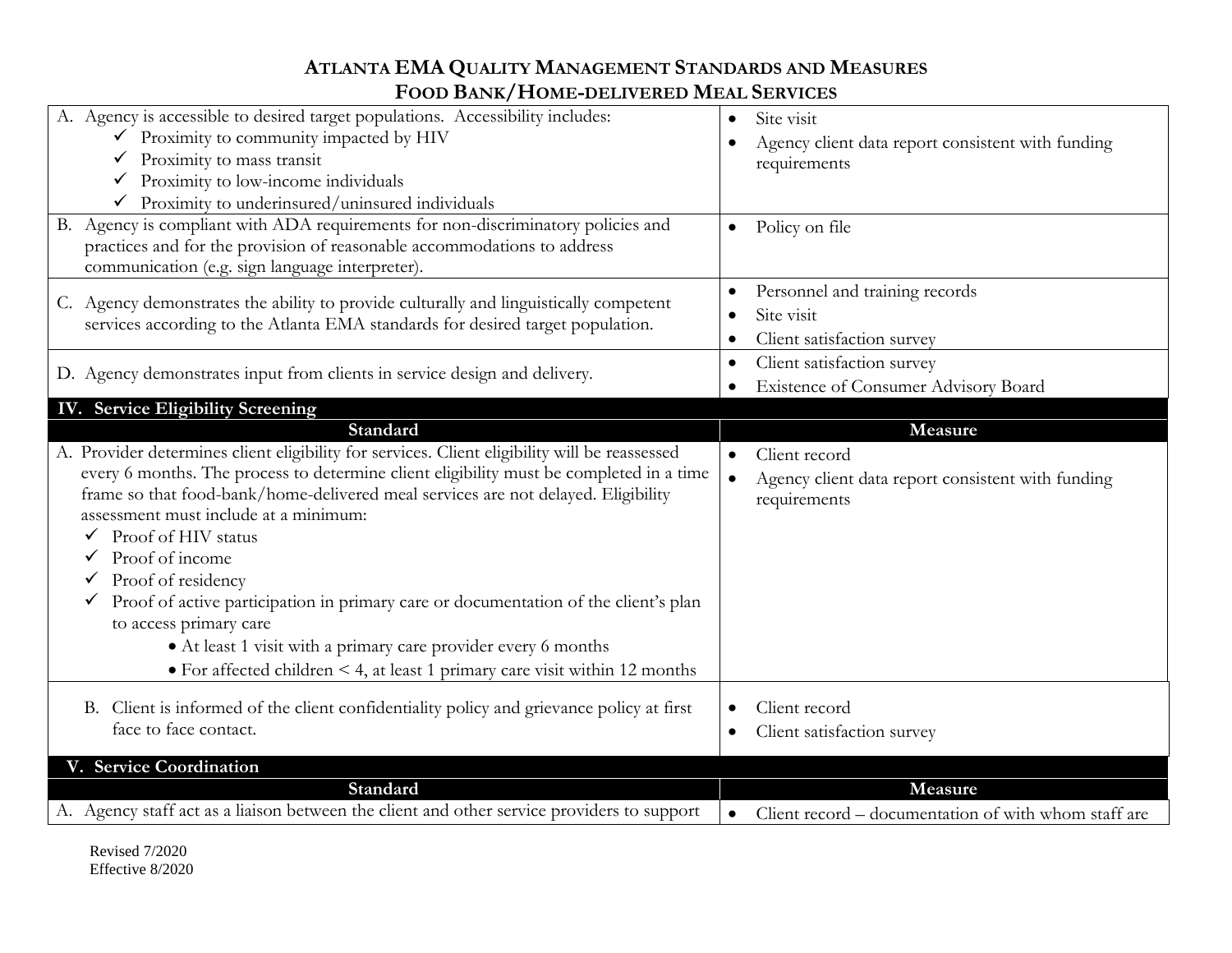| coordination and delivery of high quality care. For those clients not in primary<br>medical care, agency staff must note progress towards linking the client into primary<br>medical care.                                                                                                                                                                                                                |                        | communicating and progress to linking client to<br>primary care if appropriate                                          |
|-----------------------------------------------------------------------------------------------------------------------------------------------------------------------------------------------------------------------------------------------------------------------------------------------------------------------------------------------------------------------------------------------------------|------------------------|-------------------------------------------------------------------------------------------------------------------------|
| B. Agency staff will maintain documentation of service coordination in client's record to<br>include:<br>Date of service<br>✓<br>Number of clients served<br>Type of service provided<br>Food bank<br>Home-delivered Meals<br>Vouchers                                                                                                                                                                    | $\bullet$              | Client record                                                                                                           |
| VI. Food Bank                                                                                                                                                                                                                                                                                                                                                                                             |                        |                                                                                                                         |
| A. Agencies must utilize the appropriate guidelines for food banks as follows:<br>The Food is Medicine Coalition for menu development, food production,<br>transportation and food safety.                                                                                                                                                                                                                | $\bullet$              | Site visit<br>Form on file within designated timeframe signed by a<br>registered dietitian that the guidelines were met |
| B. Food bank menu provided by agencies is reviewed by a RD biannually.                                                                                                                                                                                                                                                                                                                                    | $\bullet$              | Form on file within designated timeframe signed by a<br>registered dietitian that the guidelines were met               |
| C. Food distributed by food banks and others shall be fresh (for packaged food, not<br>beyond the recommended expiration dates), free from filth or vermin and, until<br>distributed to clients, properly stored and handled to maximize shelf life and minimize<br>spoilage.                                                                                                                             | $\bullet$              | Policy on file<br>Site visit                                                                                            |
| <b>VII. Food Vouchers</b>                                                                                                                                                                                                                                                                                                                                                                                 |                        |                                                                                                                         |
| Standard<br>A. Expenditures for food shall be controlled to minimize opportunities for inappropriate<br>use. If possible for reasonable cost, vouchers or debit cards shall be labeled or coded<br>to prevent purchase of alcoholic beverages, tobacco products or games of chance. If<br>possible, clients shall be asked to return to the agency an unused or expired voucher to<br>prevent its resale. | $\bullet$<br>$\bullet$ | Measure<br>Policy on file<br>Site visit                                                                                 |
| <b>VIII. Home Delivered Meals</b>                                                                                                                                                                                                                                                                                                                                                                         |                        |                                                                                                                         |
| Standard                                                                                                                                                                                                                                                                                                                                                                                                  |                        | Measure                                                                                                                 |
| A. Agencies must utilize the appropriate guidelines for home delivered meals as follows:                                                                                                                                                                                                                                                                                                                  | $\bullet$              | Site visit                                                                                                              |